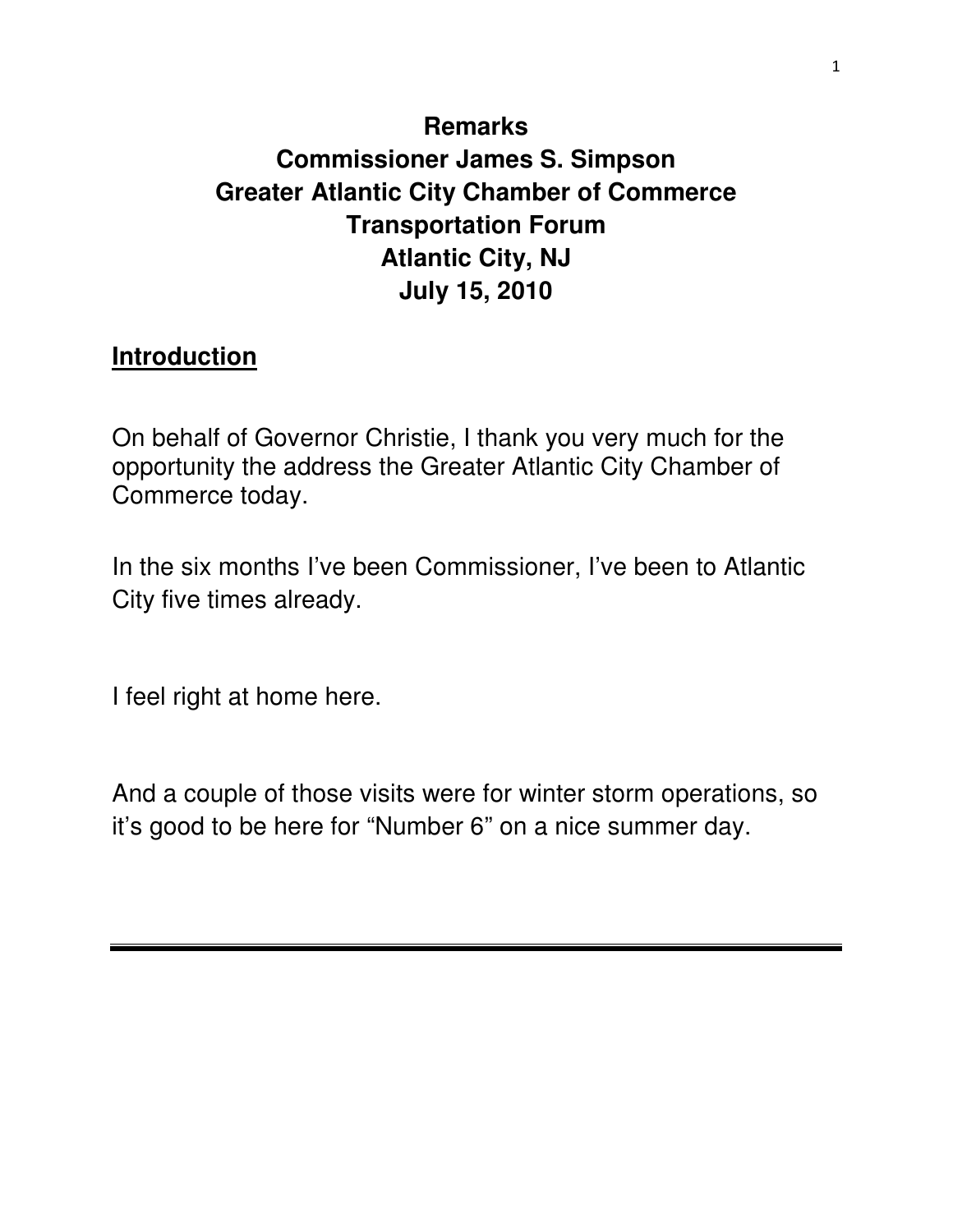### **The Governor's Agenda**

With New Jersey ranked as having the  $50<sup>th</sup>$  worst tax system in the nation for small businesses and entrepreneurs, this Administration is about:

- 1. It is citizen-centered. The citizen/customer counts and is valued!
- 2. We seek to create jobs and reduce taxes. We have a supreme location for job growth – NE Corridor, Ports, Aviation, world class roadways, first-rate universities, 23 Fortune 500 companies, top-notch research facilities, diverse and educated workforce – but our anti-business climate is a killer.
- 3. Transparency. We are committed to communication, dialogue, public involvement, open government. What you see is what you get.
- 4. Good stewards of the taxpayers' dollars. This is about being mindful of who we are working for, and respectful of how hard they work to make a decent living.
- 5. Restoring public trust. By doing the things I just mentioned, we will go a long way to first reducing distrust, and then restoring the faith of our citizens in government that works for them, not against them.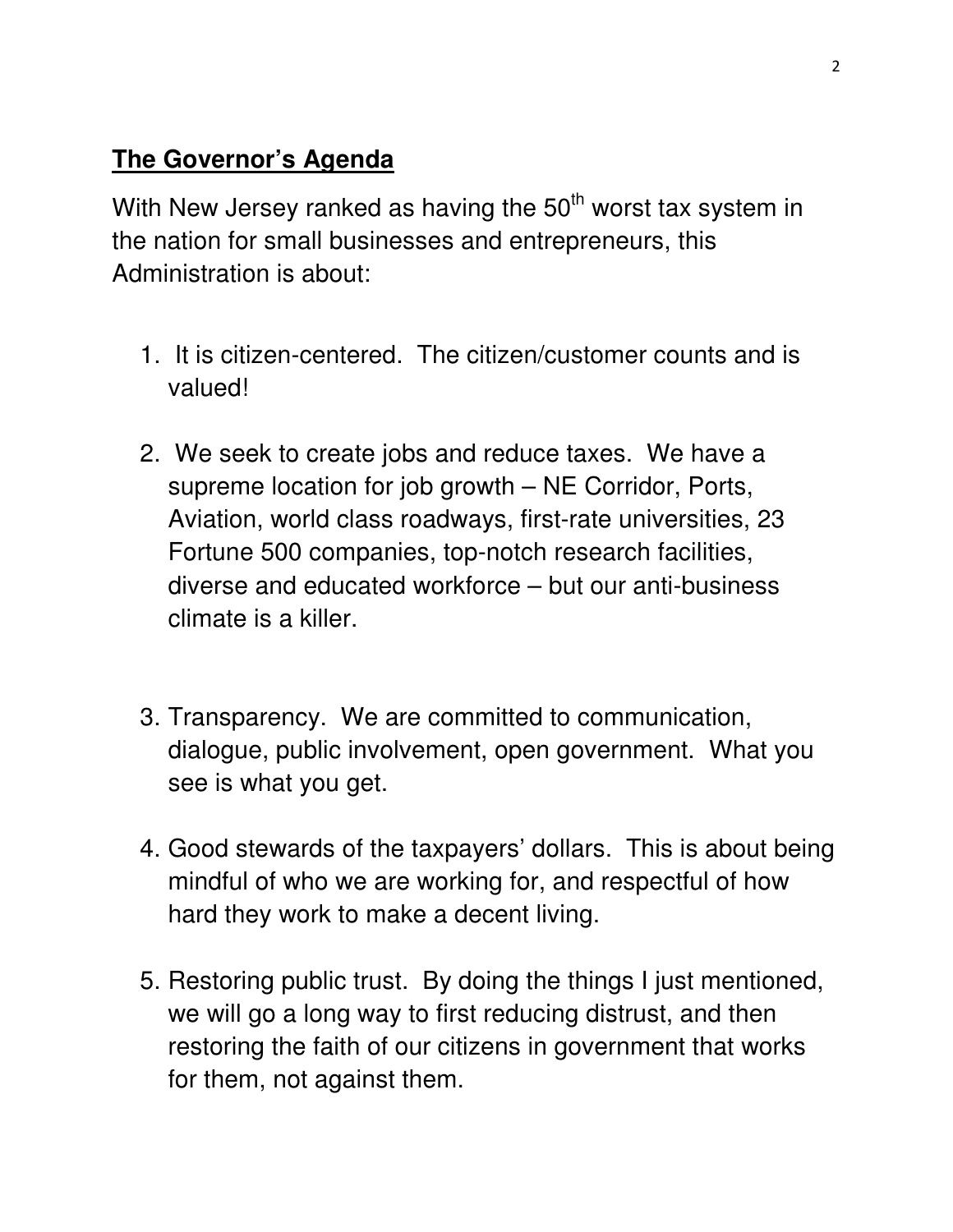As the Governor has said himself -

"The reforms we make can make possible a new kind of leadership -- where New Jersey is number one in new business creation; where New Jersey is number one in job growth."

And now is the time to seize this opportunity.

As Richard Florida states in his new book The Great Reset:

"We tend to view prolonged economic downturns in terms of the crisis and pain they cause.

But history teaches us that these great crises also represent opportunities to remake our economy and society, and to generate whole new eras of economic growth and prosperity.

In terms of innovation, invention and energetic risk taking, these periods of "creative destruction" have been some of the most fertile in history, and the changes they put into motion can set the stage for full scale recovery."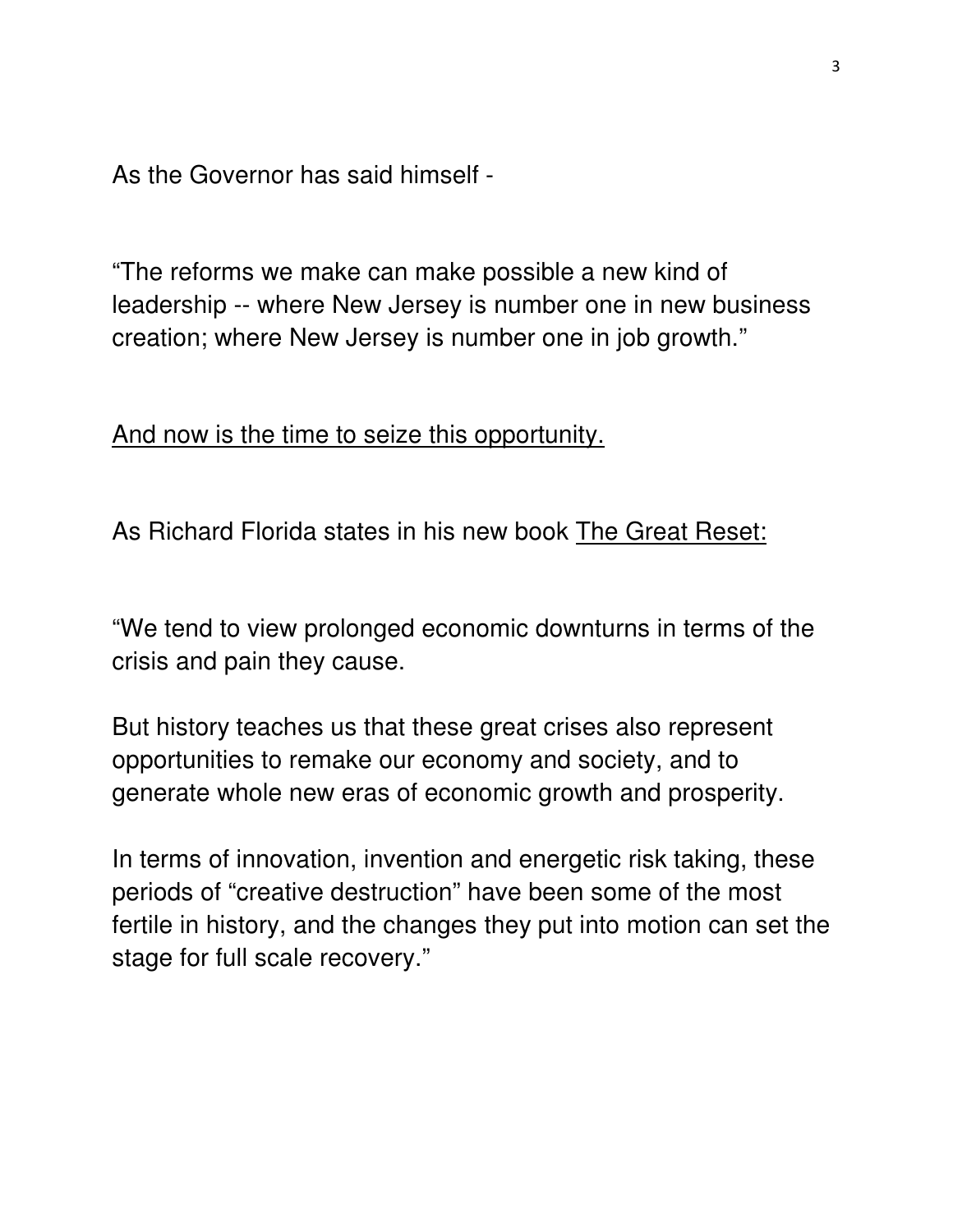It's time to think about transportation networks as strategic investments measuring all the societal benefits and ensuring we are maximizing return on the taxpayers' dollar.

All infrastructure is the skeleton of the global economy and transportation in particular is the circulatory system of the economy.

Good transportation (fast, reliable, cost effective) is a requirement for a highly productive society.

### **Economic Development**

State spending was on a pace averaging 16 percent per year in increases over the last 20 years.

The Governor is stopping that trend, but a weak economy is still contributing to a deficit now projected at \$767 million over the next 13 months.

And only a few months ago, a report came out ranking New Jersey last in business climate. As the Governor said, it's not something we want to put on our Welcome Signs.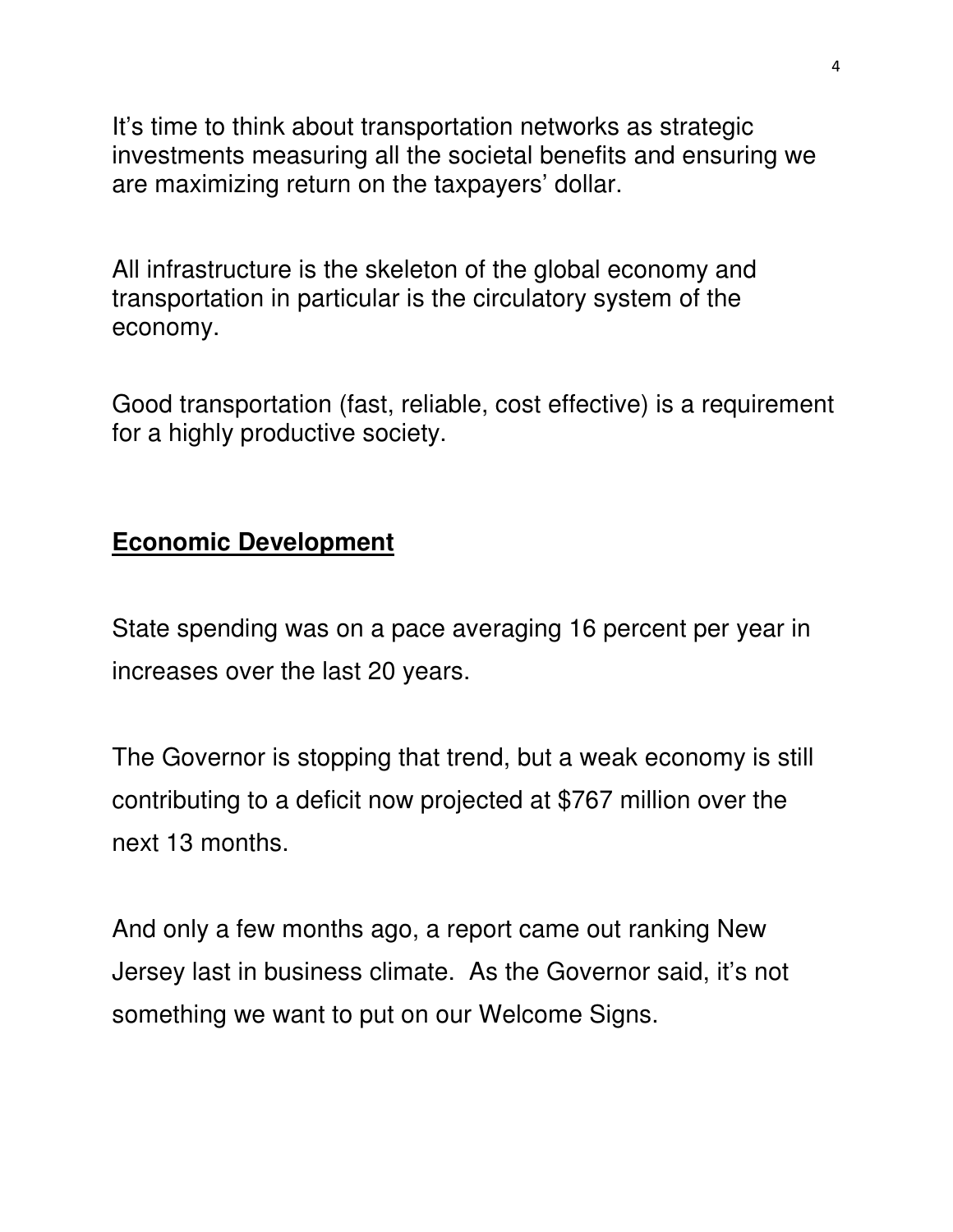And while I am at, let me put a transportation angle on the economy we're in.

In 2000, Morristown Airport – an airport heavily used by New Jersey based business people -- had 268,000 flight operations – that's take offs and landings.

In 2009, it was 130,000. A 50 percent drop.

This is a perfect example of a universal axiom: Money Moves. People are fleeing New Jersey because they can't afford our taxes.

- Where are they fleeing to? Florida and Texas.
- Why? Because the tax structure is less onerous.

The Governor has consistently and clearly said: we can no longer compete with the kind of tax structure we have in this state.

There have been 115 tax increases and fee increases in the past eight years, which has driven us to a lost decade.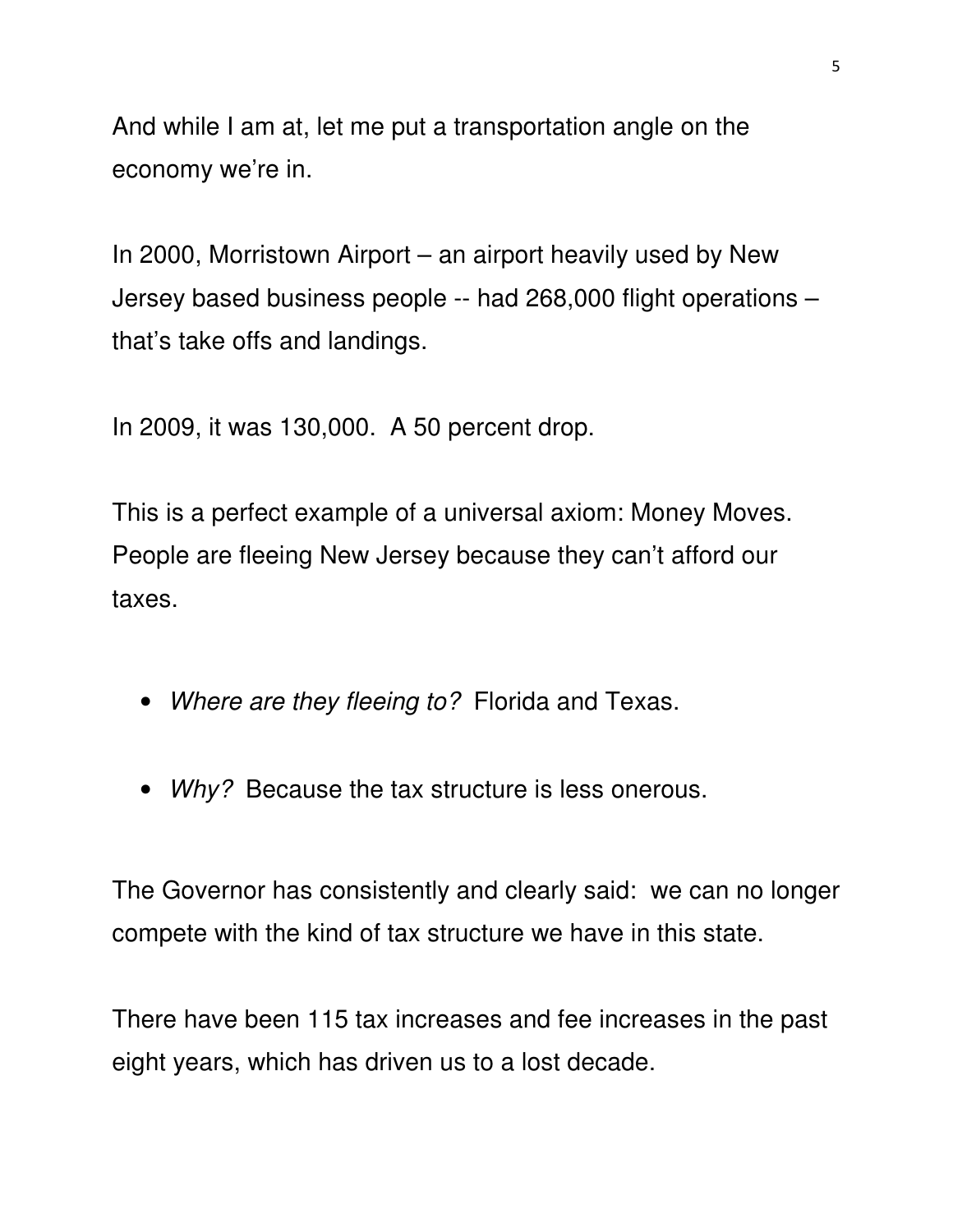While others recovered in the aftermath of 9-11, we never did.

While others saw private sector growth, we did not. While others have seen economic growth throughout their states, we did not.

And so, when the economic tsunami hit in 2008, New Jersey was already in a terrible position to deal with it than any of our neighbors.

And as a result, we sit with the highest unemployment in the region, with no private sector growth.

The Administration's response to this crisis has been swift:

- **Red Tap Review Commission**, chaired by Lt. Governor:
	- o Established to find ways to spawn economic development.
	- o Cutting red tape for businesses and developers.
	- o Recommendations include eliminating unnecessary rules and regulations; reducing wait times for permits;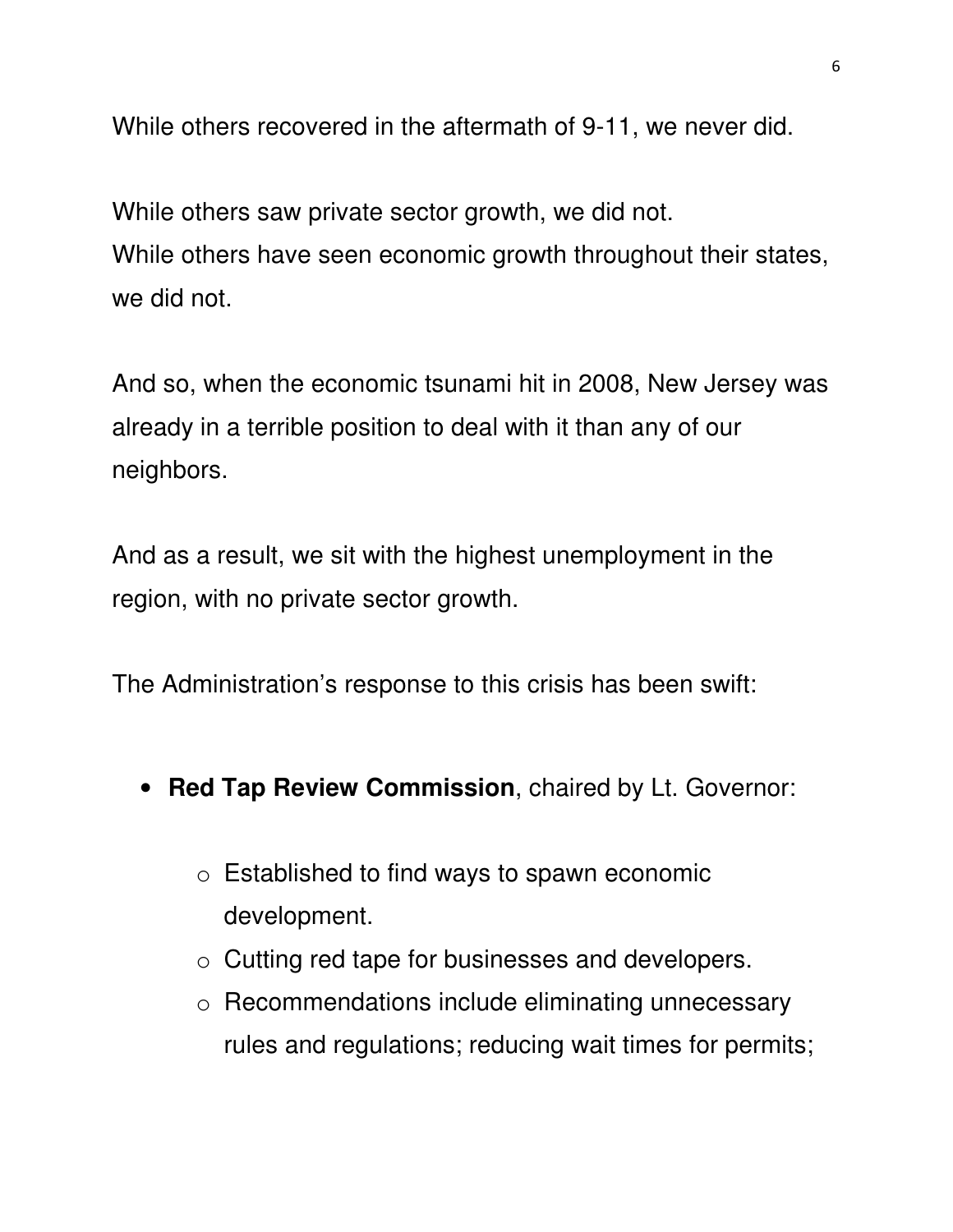give municipalities more control over development within their borders.

- Recently launched **Choose New Jersey**:
	- $\circ$  A new non-profit corporation designed to market, promote and facilitate business attraction.
	- o Chaired by Dennis Bone of Verizon.
	- o Choose New Jersey is an independent, privately funded and managed organization created to aggressively promote New Jersey as a place to invest and do business.
	- $\circ$  It will advocate the state's core strengths:
		- Strategic access to local and global financial markets.
		- A highly trained, well educated workforce.
		- World class distribution network of our ports and airports.
		- **Energy, communications and research** infrastructure and facilities.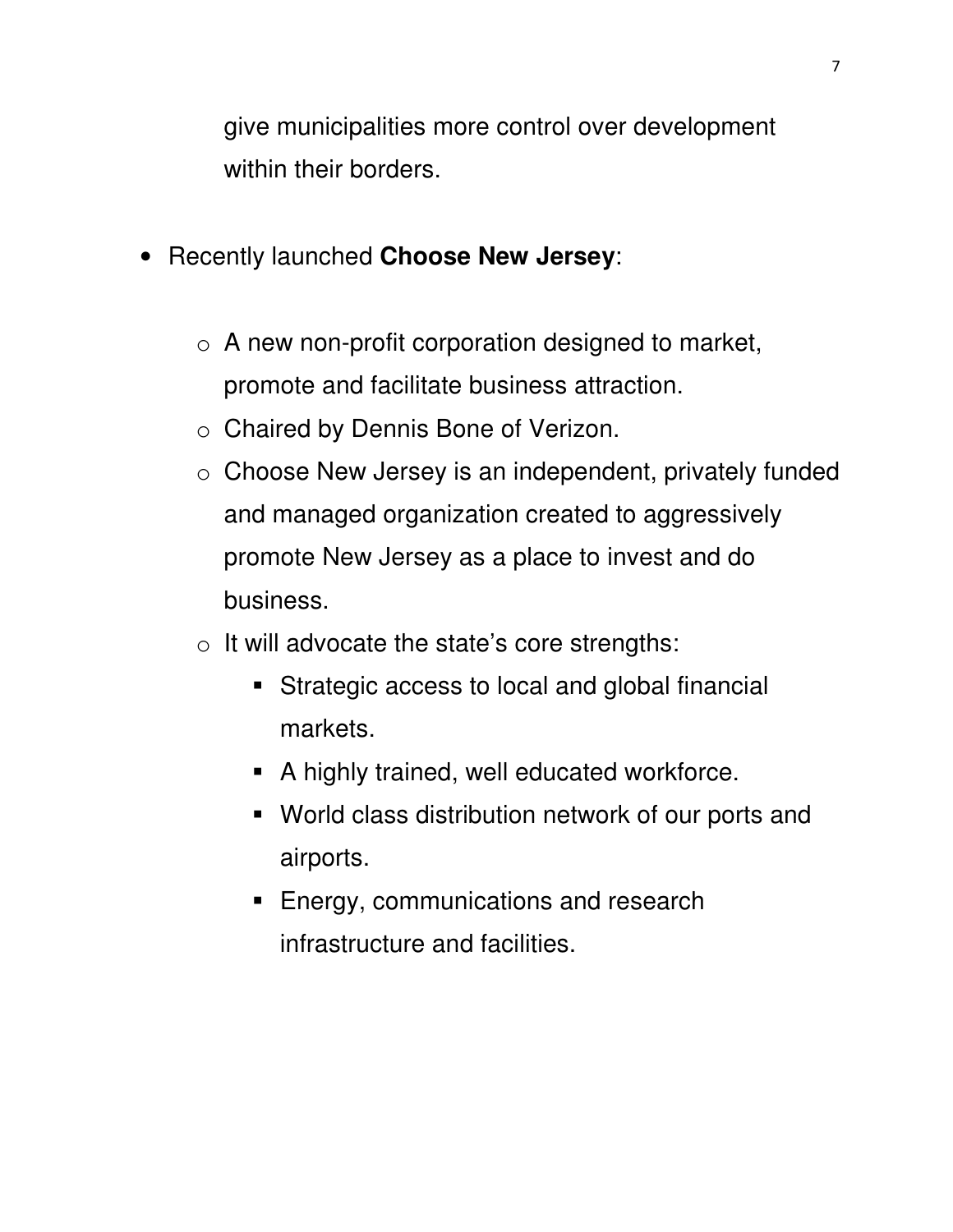#### **A New Jersey Transportation Angle**

Because of its industrial heritage, New Jersey has some of the most extensive freight transportation infrastructure in the world.

All three modes are represented: highway, rail, and marine.

New Jersey boasts two of the largest seaports in the world, the finest warehousing, and the most sophisticated highway system east of the Mississippi.

New Jersey is the World's Gateway to the US, and it is the US Gateway to the world!

Over 80 percent of the goods entering New Jersey are destined for either use in manufacturing or retail sale in the region.

Some of the largest freight villages in the country are found in New Jersey along the NJ Turnpike.

Because we are a maritime state, surrounded by water on three sides, it is no coincidence that we have two of the largest seaports on the east coast.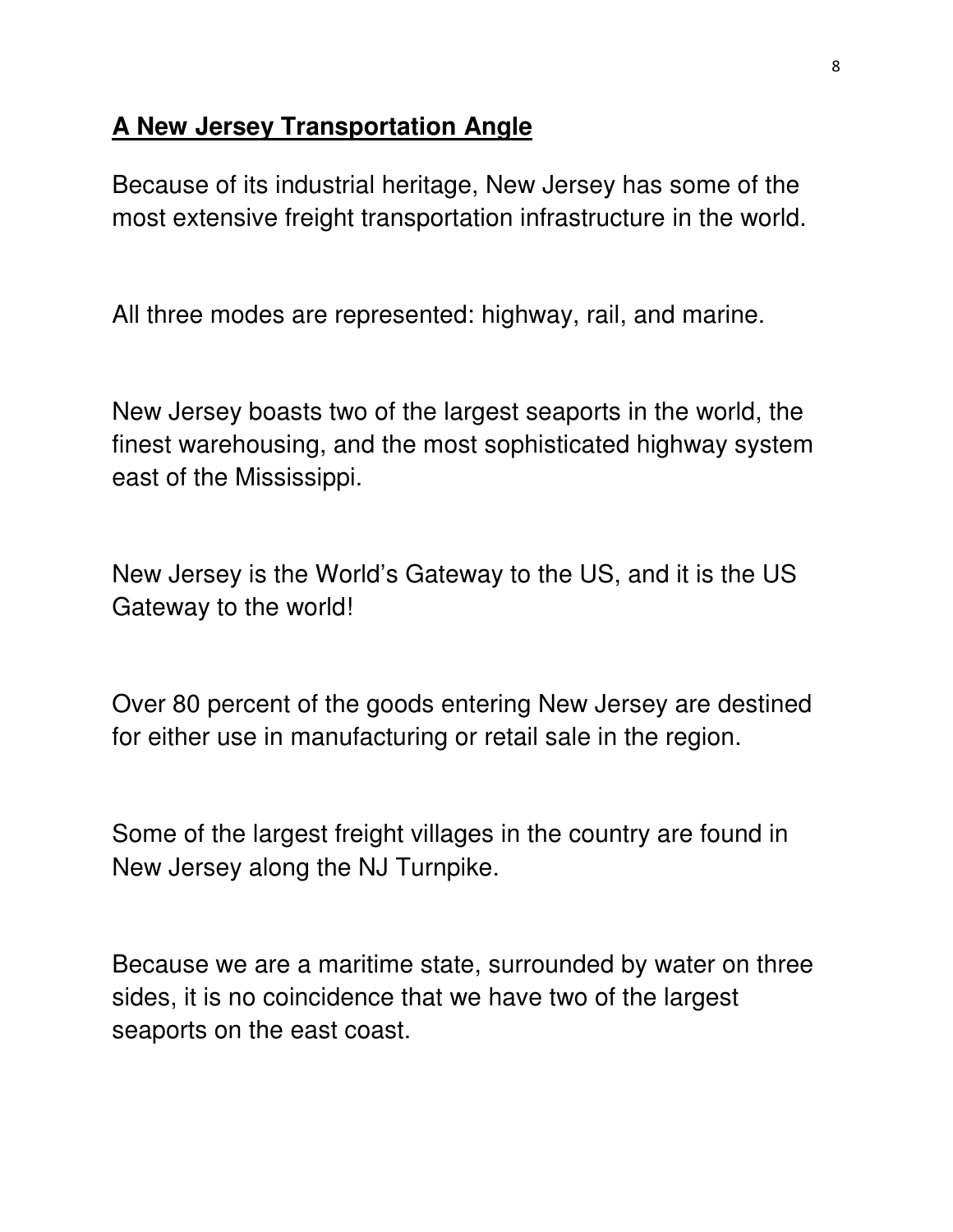The Port of New York and New Jersey, with most of its activity centered in Newark, Elizabeth and Jersey City, is a \$30 billion economic powerhouse for our state.

It is the third largest container terminal in the US, and boasts 250 miles of some of the deepest navigation channels in North America.

# **A South Jersey Angle**

Last month, I attended the ribbon-cutting for new AC Expressway Interchange 17.

The project illustrates what NJDOT and sister agencies are doing statewide: creating connections, cutting travel times and improving convenience.

Roads exist to move people and goods from Point A to Point B in fastest, safest way possible.

Businesses make decisions on where to locate based on efficiency of road systems.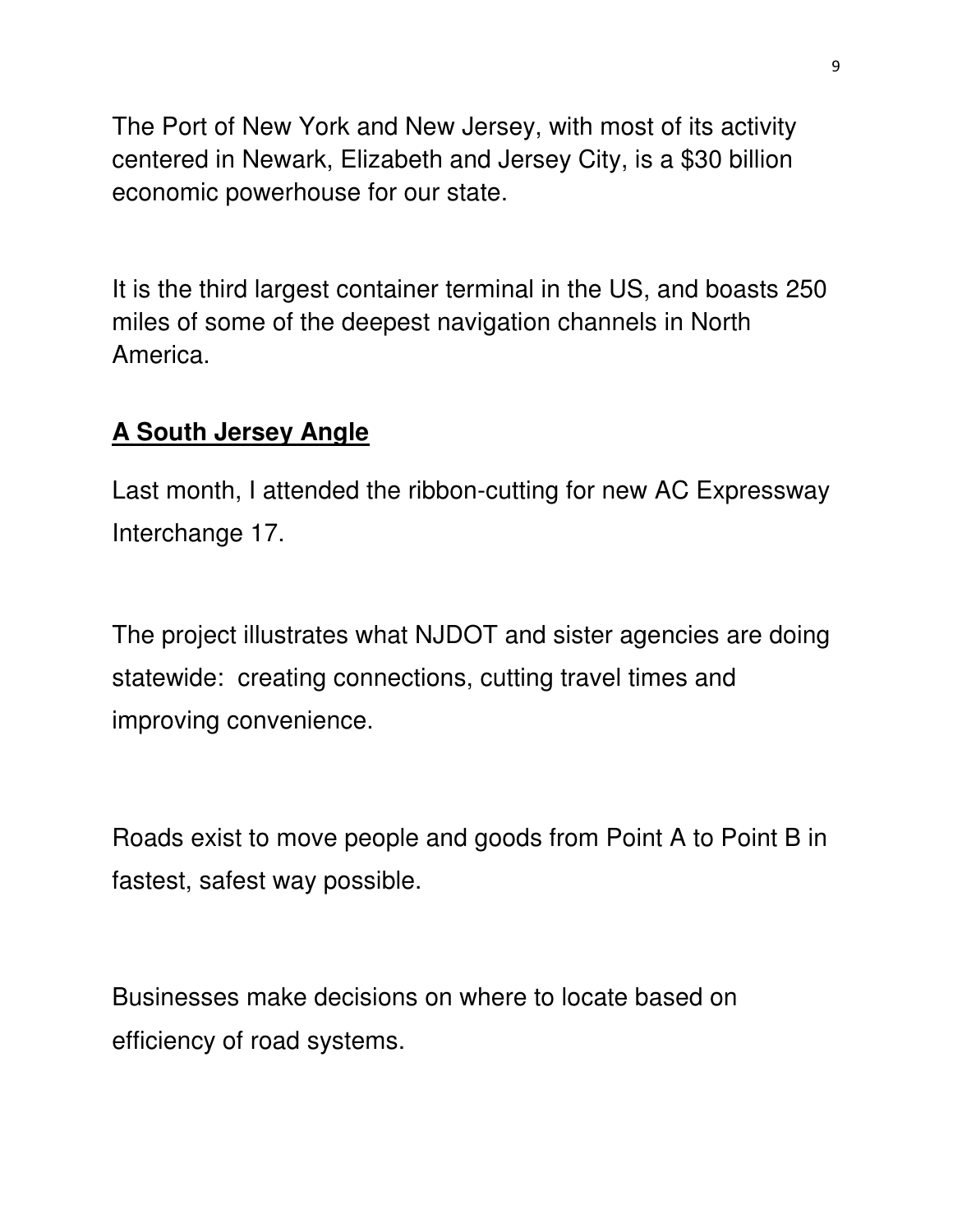As head of international relocation company, I did just that, investing in NJ three times, in 1980s, 1990s and 2000's to take advantage of transportation networks that helped my business thrive in different parts of the state.

An interchange like that one might not seem to make a big difference on its own, but as part of an integrated network, it helps attract economic development.

You've all heard the real estate axiom that a property's value is based on three things: location, location and location.

New Jersey has location, as well as transportation and an educated and skilled workforce.

All three of those ingredients can be found right here. Just look at the transportation resources:

- The Expressway with Philly-AC access.
- NJ TRANSIT's AC Rail Line.
- South Jersey Port Complex.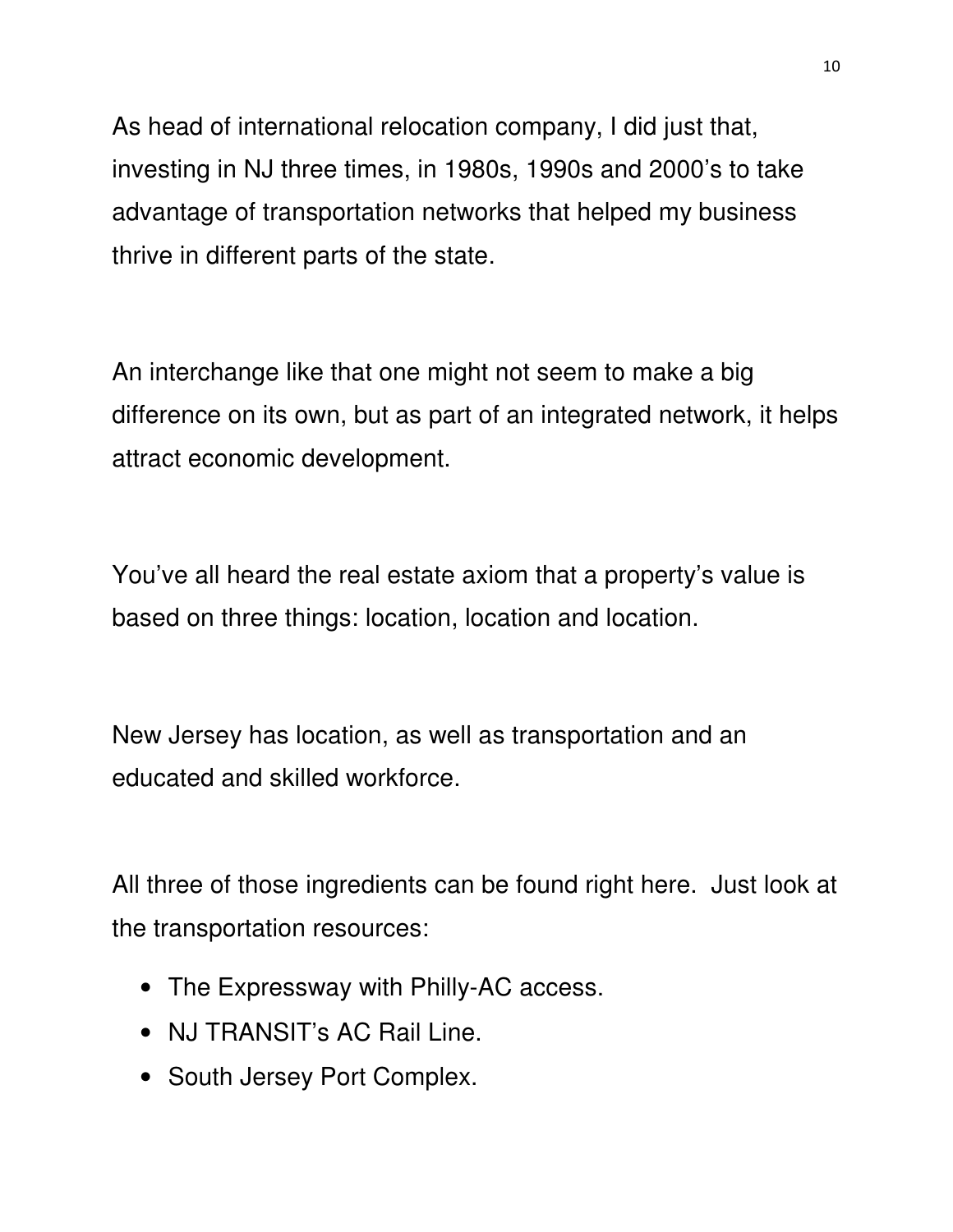- Direct Connect and Missing Moves 295/42/76 a \$1 billion dollar investment in South Jersey (NJDOT's biggest project!).
- Route 52 Causeway replacement ongoing \$400 million investment.
- Planned rehab of the Route 72 Bridge to LBI a \$200 million investment.

# **The Atlantic City International Airport**

The airport, in fact, is a regional treasure. This administration recognizes its value and is working to maximize its potential as an economic engine.

And the news is upbeat -- the airport served more passengers in March this year than in any month in its history, and ridership in the first three months of 2010 was 20 percent above the totals for the first quarter of 2009.

I have met with two airlines interested in service here since becoming Commissioner – USA 3000 and Southwest.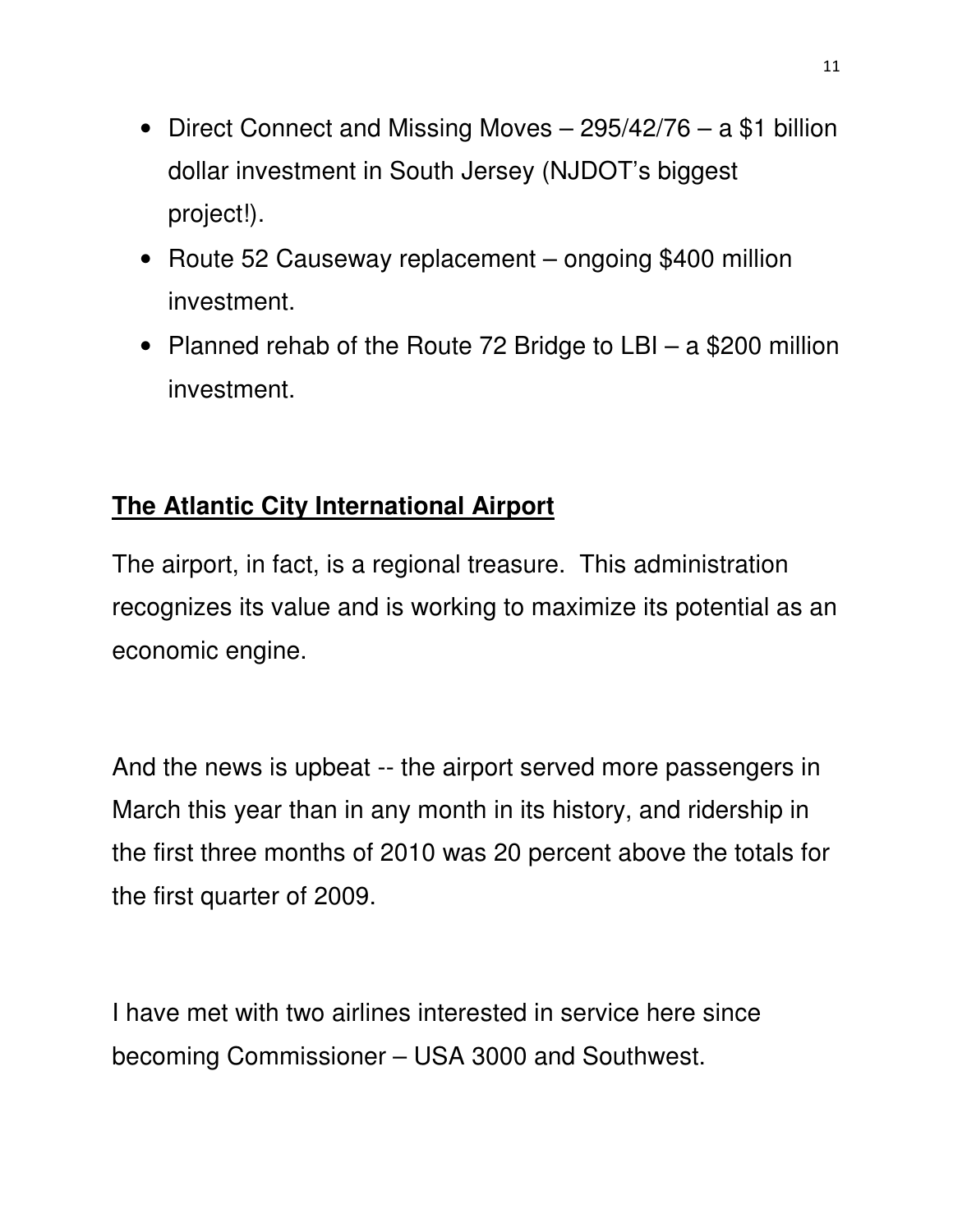We expect to break ground in October on the Terminal Expansion, a \$25 million project that will increase the size of the terminal by 50 percent and provide the airport with international capabilities.

We have the new AC Expressway-Airport Direct Connector – preliminary design began in March, 2010.

Despite its proximity, there is currently no direct access from the Expressway to the Airport (only via local roadways).

A direct connection will reduce congestion on local roadways and make the airport easier to get to.

Clearly, the airport can help us broaden the economic mix in a region that relies heavily on agriculture and tourism.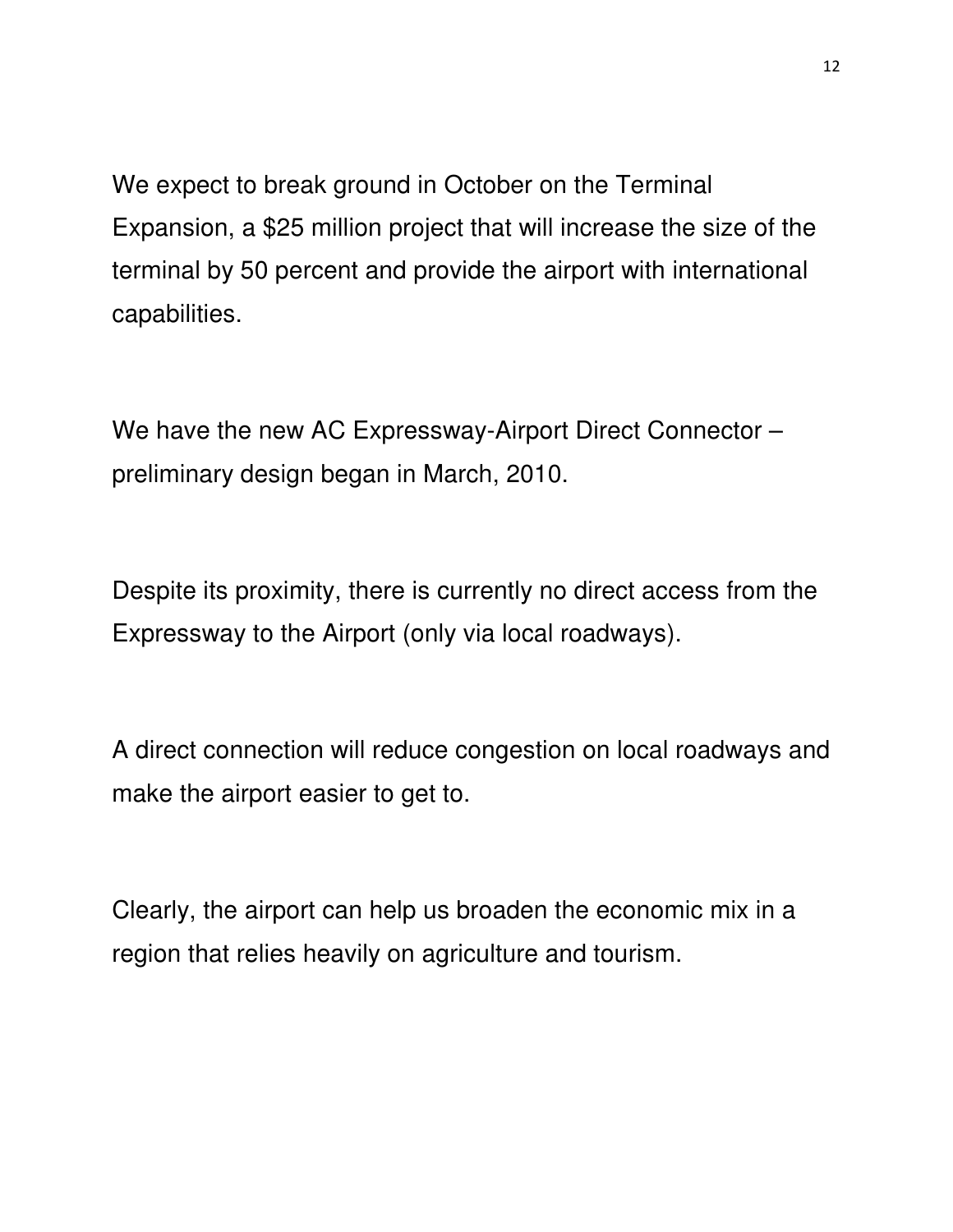By working cooperatively with all stakeholders, we can use the airport to produce good jobs while at the same time protecting the environment.

# **Garden State Parkway Widening & Improvements**

# **Interchanges 9, 10, and 11 Improvements**

As you know, the Parkway connects to local roads at these atgrade, signalized interchanges.

This project will create true grade-separated intersections.

Bridges will carry the Parkway over the local streets.

Access to the Parkway northbound and southbound will be available at all three interchanges. The project will eliminate a traffic hazard and reduce congestion.

Construction is expected to begin in early 2011 and be completed by early 2013.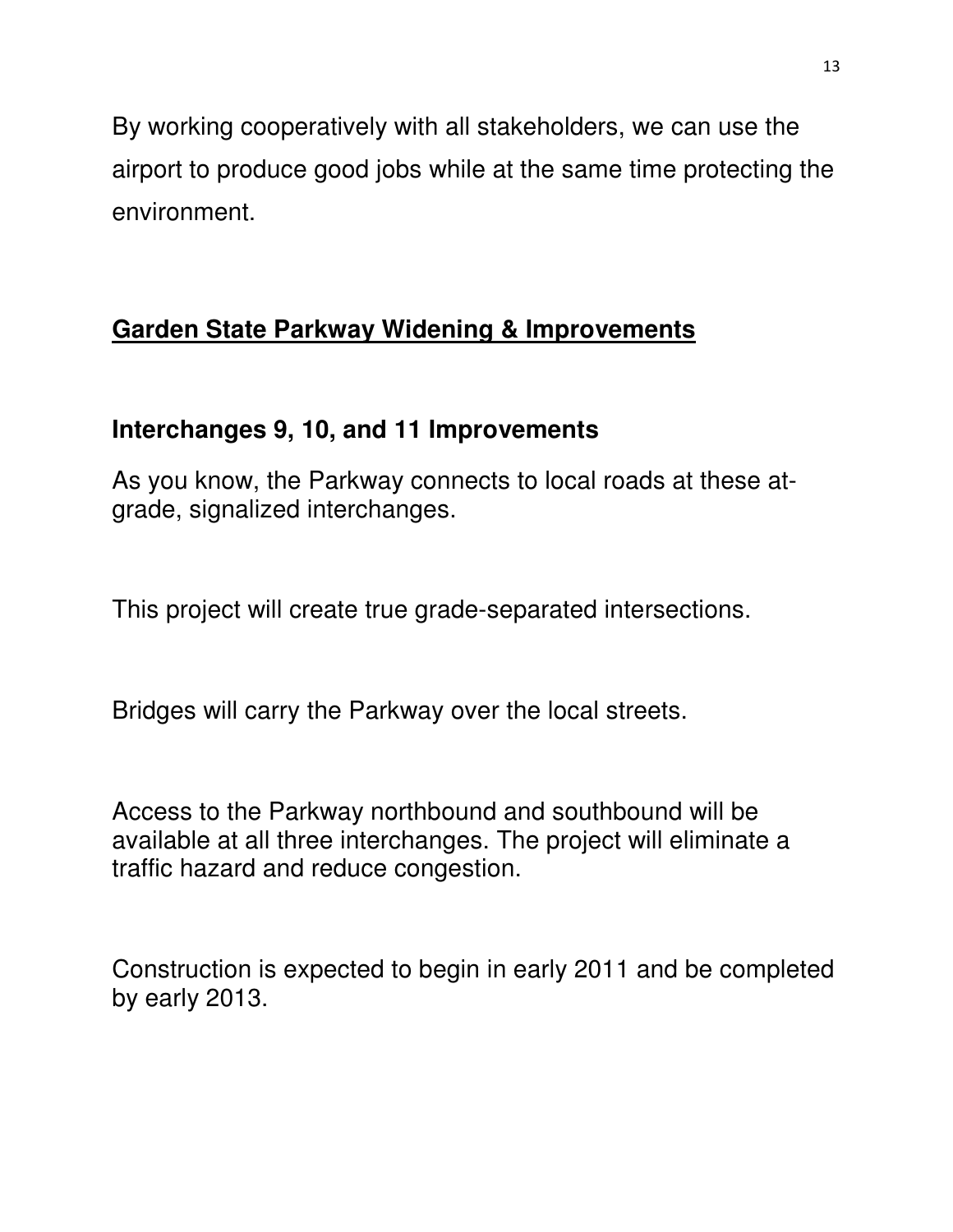### **Interchange 30 to 80 Widening**

The Parkway will be widened from two to three lanes in each direction.

Express E-ZPass will be added at the Barnegat Toll Plaza.

**Schedule:** The project is being done in three phases.

Construction on the first phase of the widening (Mileposts 63 to 80) began in June 2009 and is scheduled to be completed in August 2011.

Construction on the second phase widening (Mileposts 48 to 63) is scheduled to begin in mid-2011 and be completed by mid-2013.

Construction on the third phase (Mileposts 30 to 48) is not yet scheduled.

### **THE TTF CHALLENGE**

The challenge we face with the TTF reminds me of an old quote by the great Marine General Chesty Puller. To paraphrase General Puller – "it's in front of us, it's behind us, it's on either side – there's no way it can escape us now!"

Simply put, we have to go at the issue like General Puller faced his adversaries.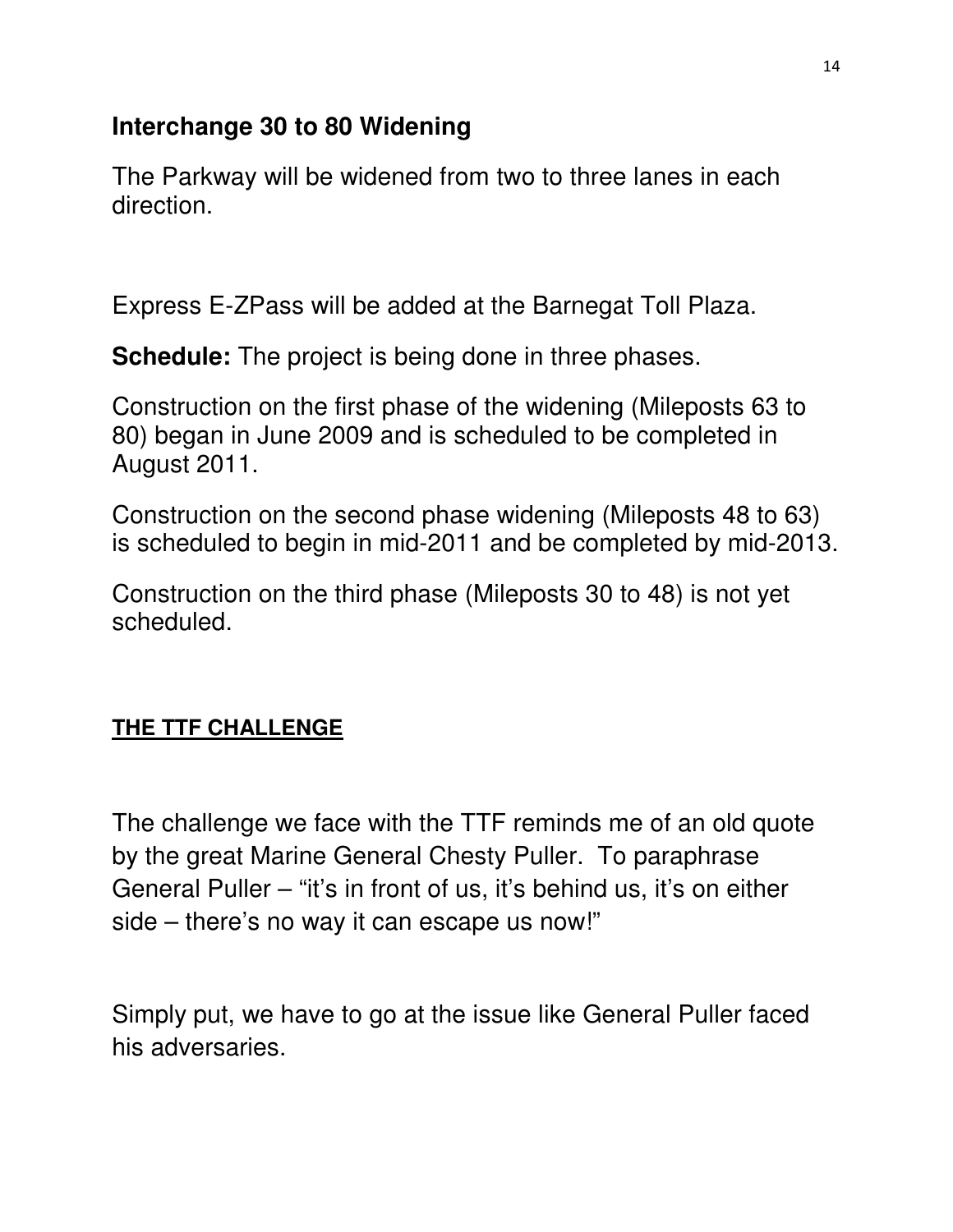The TTF has been part of the transportation landscape in New Jersey since the day of its enactment in 1984.

The Governor has clearly and forcefully indicated there will be no gas tax increase.

Now, I am not going to advocate a gas tax - but what other people do . . .

- TTF takes in \$895 million/year
- TTF spends \$1.6B/year 5 years \$8B
- Federal support for capital program and TTF \$3.2B/year

What we need to do NOW

Prioritize our capital spending

- 1. safety
- 2. fix it first
- 3. congestion mitigation through I.T.S.
- 4. expansion

Cost Benefit Analysis, multimodal (BRT –vs- rail) approach (barges –vs- highway) – performance and efficiency that supports economic growth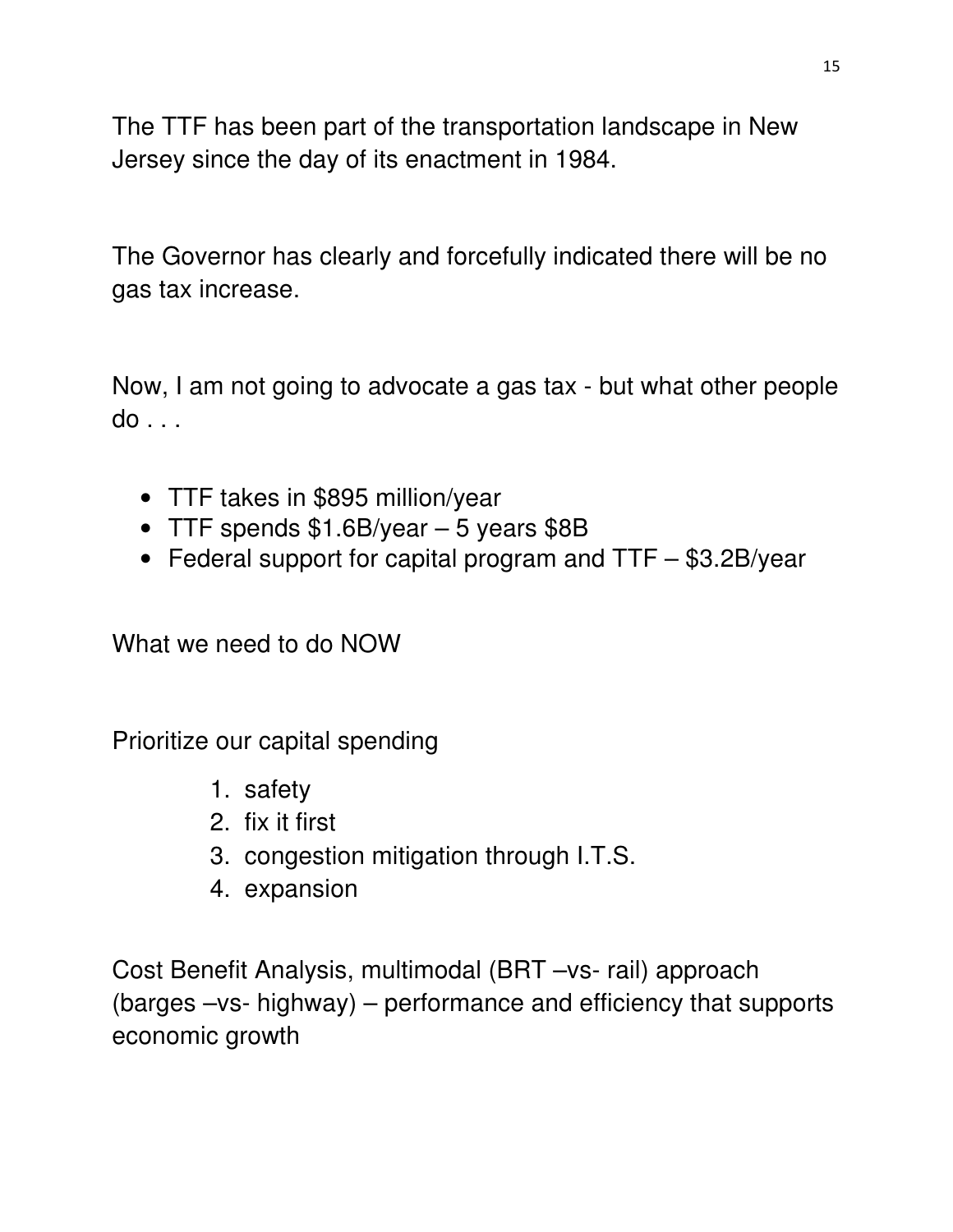Eliminate wasteful projects/programs while maintaining geographic equity earmarks

Streamline the transportation agencies/authorities to free up money for pavement and transit (Aviation Department, ESP)

800 years for Rome to build its roads! Streamline State Permitting for Public Benefit Projects (8 years \$58M for Parkway expansion)

Procurement Reform (price and other factors)

Change legislation to allow Design Build project delivery – shorten project development

PPP's – Scudder Falls Bridge – and other innovative financing (TIFIA) – need legislation

Federalize more transit projects - \$4.1B on the TTF

Lobby Congress for Liberty Corridor Nationally – Critical Commerce Corridor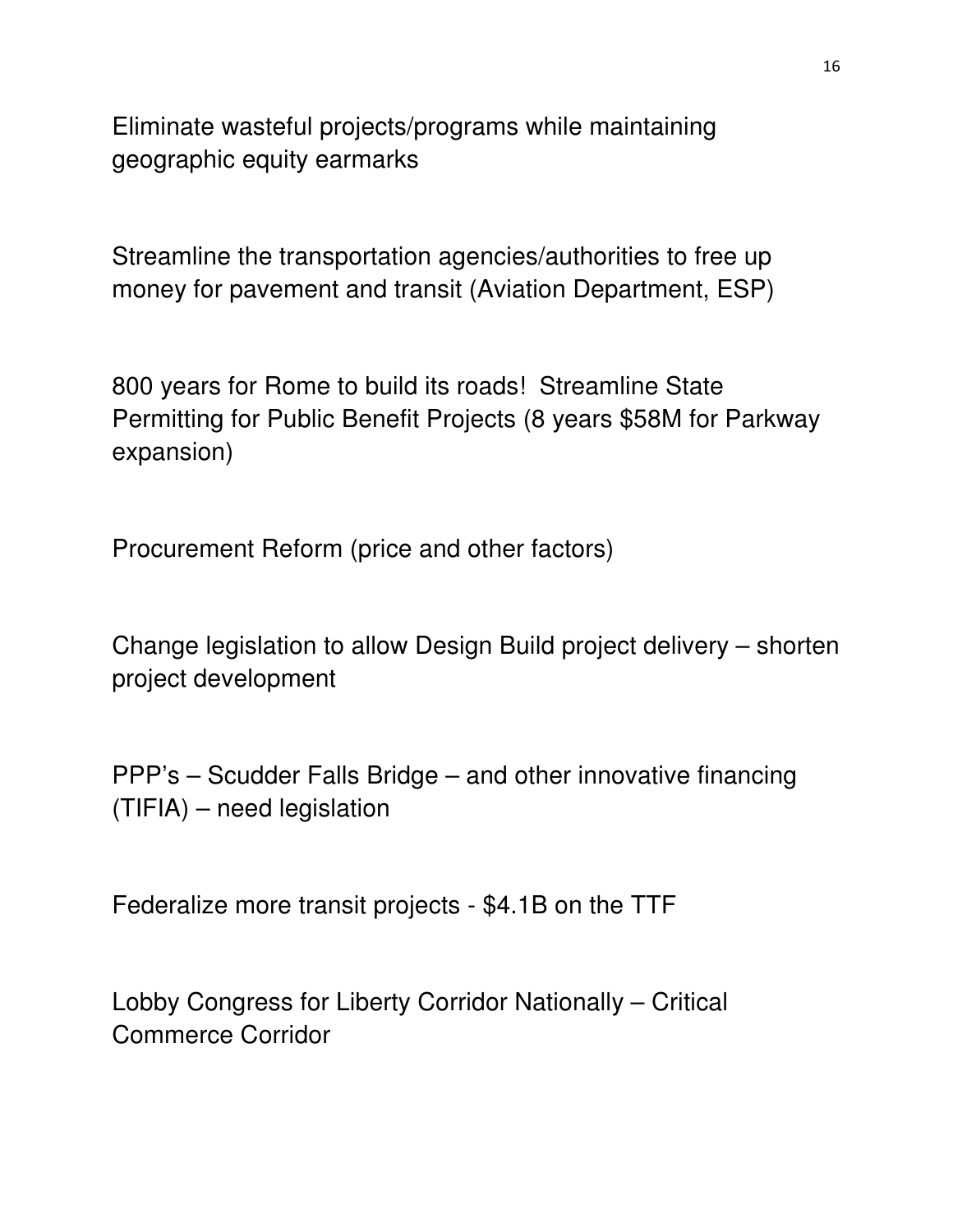Review all funding sources dedicated for transportation

Enhance revenue from Turnpike Authority and dedicate to Transit (rest stops)

Intelligent Transportation Systems –vs- new pavement

Seek additional assistance from PANYNJ and look at all the other bi-state authorities

### **Closing**

I'd like to close today with a quote from the NJDOT Annual Report for 1982, which was issued in the spring of 1983 by former Commissioner John Sheridan.

The report stated the following:

 "This was a critical year as the Department faced the crises of inadequate funding, crumbling facilities, and rising transit fares. We encountered the hardships of funding shortages for maintenance and construction staff reductions and inadequate operating funds for public transit."